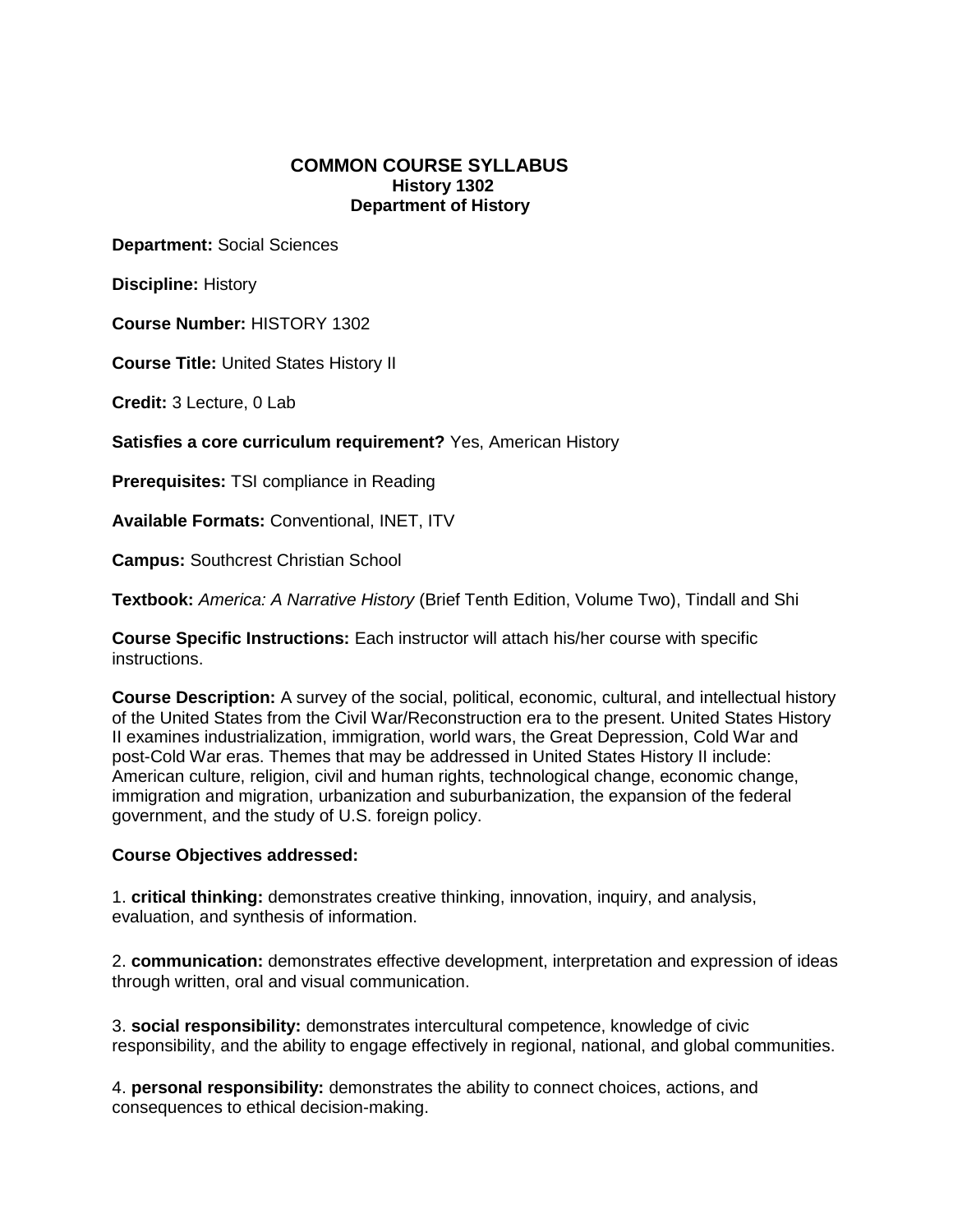**Course Purpose:** To acquaint students with the diversity of American history and to promote critical thinking in interrelating the past to the present. Fundamentally, the course promotes general understanding of a body of knowledge any literate person should possess about the history of his own country.

**Course Requirements:** To maximize a student's potential to complete this course, he/she should attend all class meetings, complete all homework assignments and examinations in a timely manner, and complete all other projects or papers as assigned in the instructor's specific instructions.

**Course Evaluation:** See the instructor's course information sheet for specific items used in evaluating student performance.

**Attendance Policy:** Punctual and regular class attendance is required of students attending South Plains College. There are no excused absences. Students are responsible for all class work covered during absences from class, even in cases in which they are able to satisfy the instructor that the absence was unavoidable.

When an unavoidable reason for a class absence arises, such as illness, and official trip authorized by the College, or an official activity, the instructor may permit the student to make up the work missed. In such cases, it is the student's responsibility to complete work missed within a reasonable period of time as determined by the instructor. Whenever absences become excessive and, in the instructor's opinion, minimum course objectives cannot be met due to absences, the student may be withdrawn from the course. Absence policies for individual classes can be found in the course syllabi.

In addition, an instructor is required to notify the Admissions and Records Office when the student has missed every class during any 14 consecutive calendar-day period, excluding holidays. Students are officially enrolled in all classes for which they pay tuition and fees at the time of registration. Should a student, for any reason, delay in reporting to class after official enrollment, absences will be attributed to the student from the first meeting. A student who does not attend a class and does not officially withdraw from the class by the 12th class day in a regular semester may be administratively withdrawn and will receive a grade of X or F for that class, as determined by the instructor.

**Learning Outcomes:** Upon successful completion of this course, students should be familiar with the evolution of American political, social, and economic institutions and traditions from the mid-nineteenth century to the present day. This would include the ability to: Create an argument through the use of historical evidence.

• Analyze and interpret primary and secondary sources.

• Analyze the effects of historical, social, political, economic, cultural, and global forces on this period of United States history.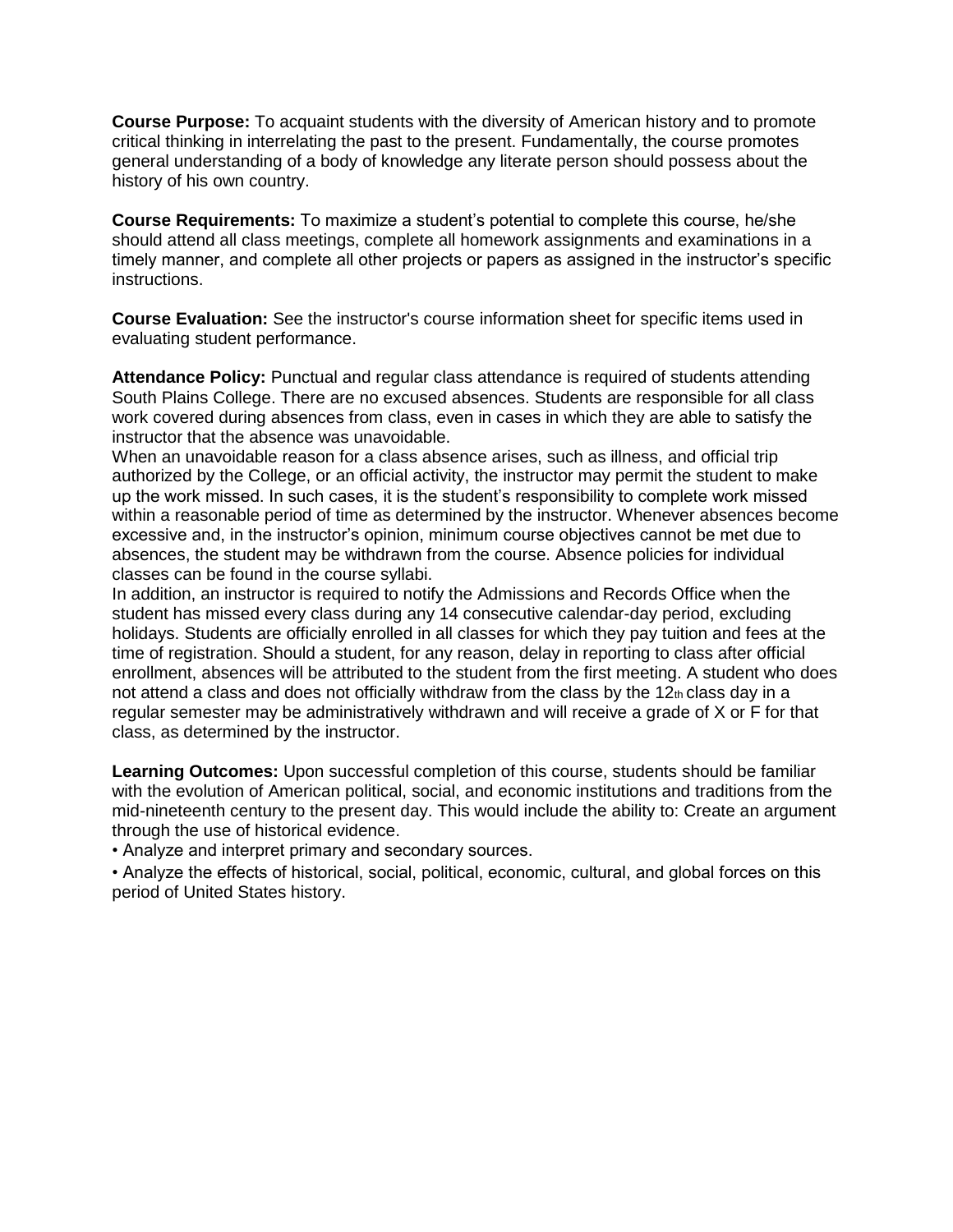## **History 1302.334: America 1877-Present**

Instructor: Russ Russell Spring 2020

Office: 2028 (SCS)

e-mail: rrussell@southcrest.org

**Course Overview:** History 1302 constitutes a general survey of United States history from the end of the Reconstruction Era to the present day. Given the time constraints of a one semester survey, and the broad range subjects available for study, we will only be able to focus on a few major topics. Some of these include: the Gilded Age, the Progressive Era, World War I, the Great Depression, World War II, the Cold War, the New Frontier and the Great Society, the Vietnam War, the resurgence of conservatism, and the twenty-first century political scene. The central theme of this course, one that is related to each of the topics, is the ever-changing ideology of Republicanism: i.e., what it meant to be an American from the perspectives of men and women of different ethnicities, classes, and regions, and how that meaning changed over time.

We will experience the years 1877 to the present through visual media such as documentaries, primary sources written by people who lived and made the history of the period as well as secondary sources written by historians who have interpreted it. After reading, viewing, and discussing these materials over the course of a semester, you will be able to judge whose arguments you most closely agree with and develop interpretations and questions of your own.

**Course Objectives:** My goals for the course include, but are not limited to, the following:  $\triangleright$  You will increase your knowledge of events in U.S. history and the reasons why they occurred.

 $\triangleright$  You will be introduced to the art of historical interpretation through the reading, analysis and application of primary sources.

- $\triangleright$  You will develop critical writing skills through essay writing.
- $\triangleright$  We will exchange our interpretations and ideas through class discussions.

 $\triangleright$  We will gain a deeper understanding of the importance of the relationship between past events and the historical context in which they occurred.

The Higher Education Coordinating Board of Texas has also identified the following as objectives for core classes in the Social and Behavioral Sciences.

1. To employ the appropriate methods, technologies, and data that social and behavioral scientists use to investigate the human condition.

2. To examine social institutions and processes across a range of historical periods, social structures, and cultures.

3. To use and critique alternative explanatory systems or theories.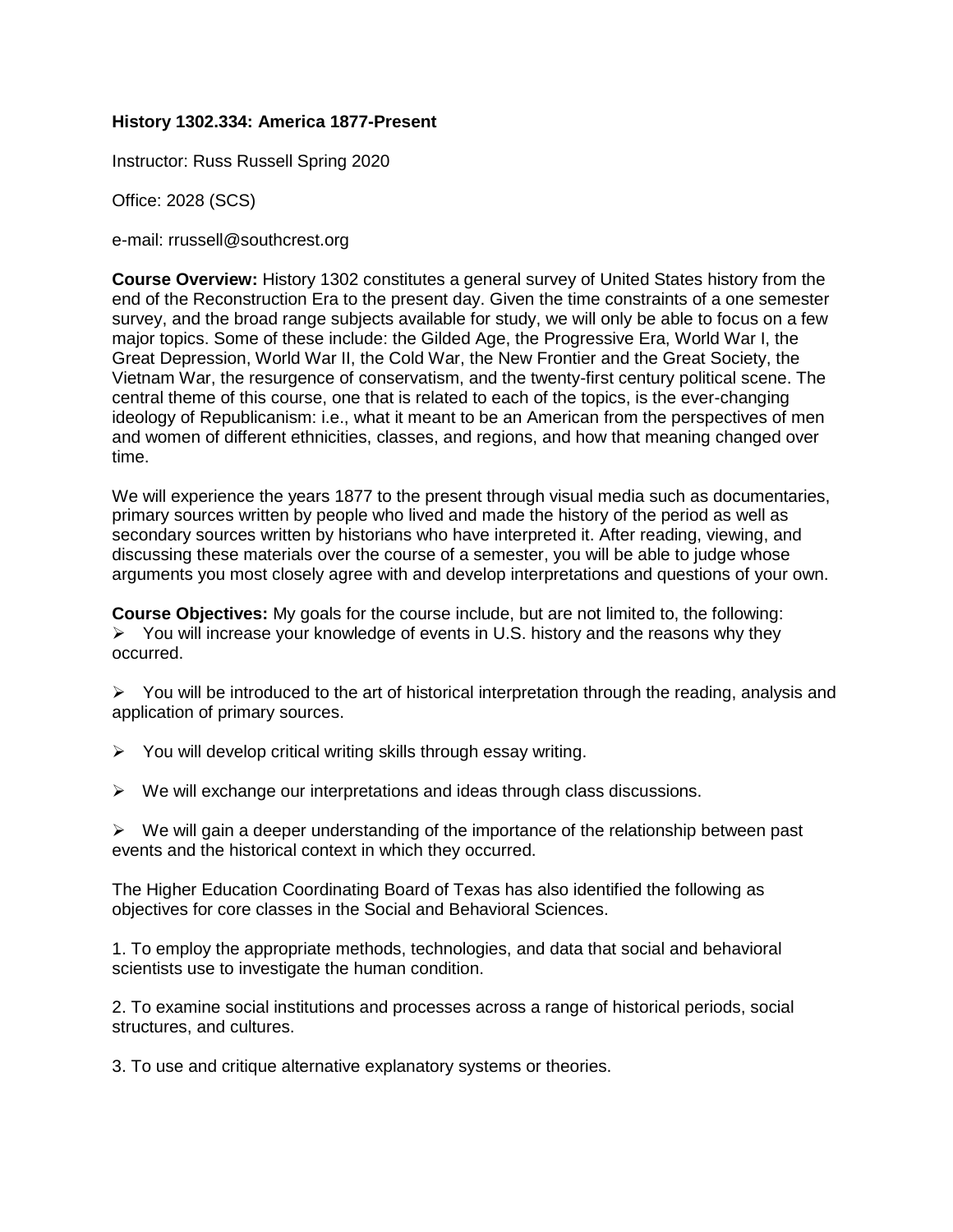4. To develop and communicate alternative explanations or solutions for contemporary social issues.

5. To analyze the effects of historical, social, political, economic, cultural, and global forces on the area under study.

6. To comprehend the origins and evolution of U.S. and Texas political systems, with a focus on the growth of political institutions, the constitutions of the U.S. and Texas, federalism, civil liberties, and civil and human rights.

7. To understand the evolution and current role of the U.S. in the world.

8. To differentiate and analyze historical evidence (documentary and statistical) and differing points of view.

9. To recognize and apply reasonable criteria for the acceptability of historical evidence and social research.

10. To analyze, critically assess, and develop creative solutions to public policy problems.

11. To recognize and assume one's responsibility as a citizen in a democratic society by learning to think for oneself, by engaging in public discourse, and by obtaining information through the news media and other appropriate information sources about politics and public policy.

12. To identify and understand differences and commonalities within diverse cultures.

**Required Readings:** History is a reading and writing intensive subject. It is imperative that you cover the assigned readings prior to class so that you can derive the full value from the lecture and to participate effectively in the discussions.

Text: George Tindall & David Shi, *America: A Narrative History, Vol. II, Brief 10th Ed*., ISBN 978-0-393265989

# **Grading:**

Grades will be determined as follows:

| Quizzes and viewing assignments |  |  | 25% |
|---------------------------------|--|--|-----|
|---------------------------------|--|--|-----|

Exams and writing assignments 75%

I will grade on the following scale:

 $100\% - 89.5\% = A$  $89.4\% - 79.5\% = B$  $79.4\%$  69.5% = C  $69.4\% - 59.5\% = D$  $59.4\% - 0$  = F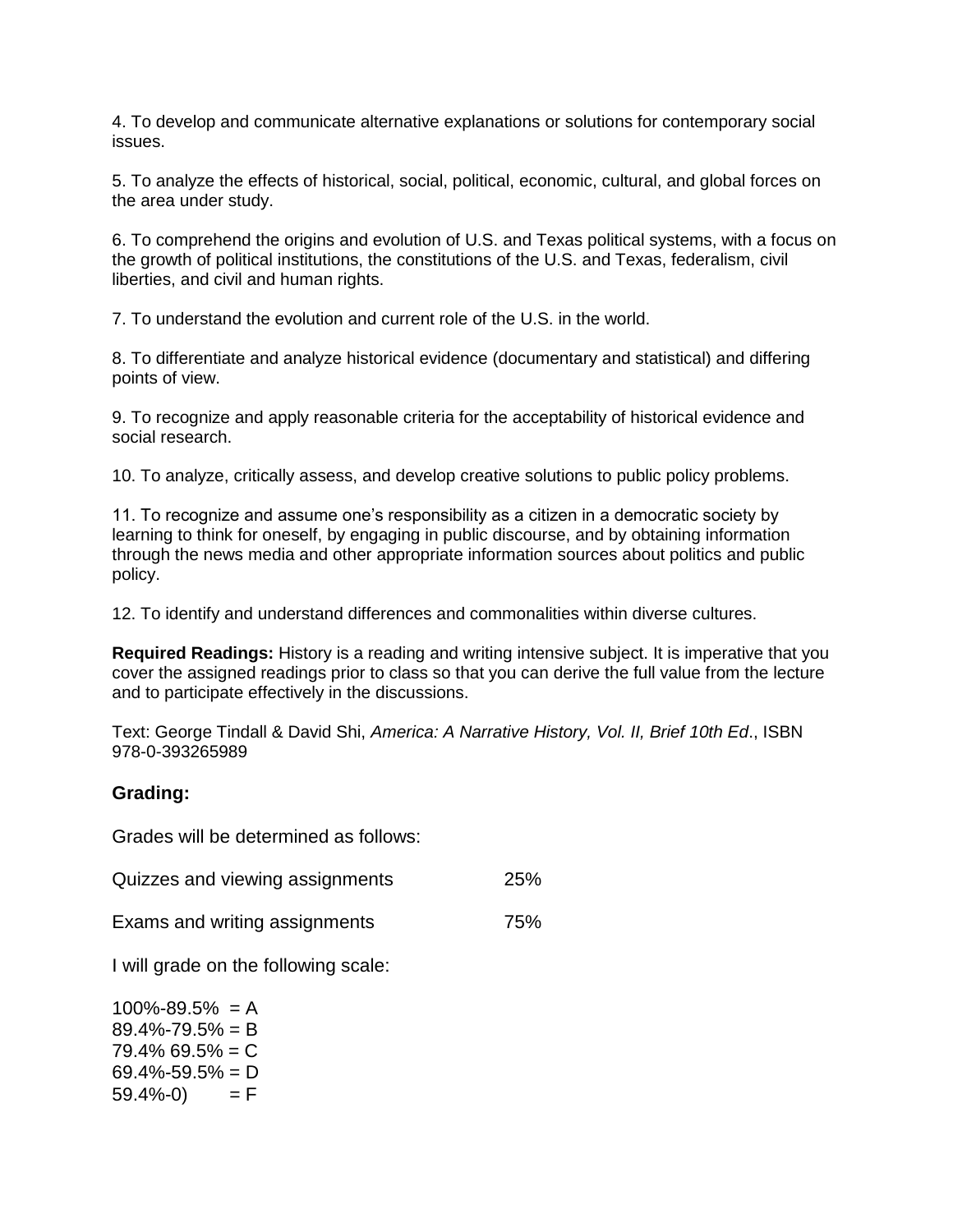#### **Examinations:**

Examinations will generally be given at the end of each chapter and will be open notes. The format of each exam will be discussed in class prior to review for each exam. The final exam will **not** be comprehensive.

## **Quizzes:**

There will be periodic unannounced quizzes. All unannounced quizzes will be drawn from the textbook assignment for the given class period or will be a presidents quiz. **There will be no make-up unannounced quizzes for any reason.** 

## **Academic Writing:**

South Plains College requires all students to become proficient in "academic English," a form of English that is typically used in academic, professional, and business contexts. While slang, regional idioms, and informal kinds of self-expression are appropriate in some contexts, they are out of place in academic writing. Writing instructors and professors in courses across the campus expect all students to demonstrate proficiency in using the conventions of academic English in their written work, whether it is in-class exams or take-home essays.

#### **Writing Assignments:**

Students will be required to complete two writing assignments this semester. I will announce details of the writing assignments in class. Writing assignments will count as two exam grades.

Formatting of your writing assignment must be as follows:

Writing assignments will be graded on proper grammar, punctuation, spelling, etc. The font must either be Times New Roman 12 or Arial 11. All margins must be 1." The text of your assignment must be double-spaced. There will be a two point deduction for each formatting instruction not followed. Writing assignment one is due by class time on **Tuesday, March 10.** Writing assignment two is due by class time on **Monday, May 4.** No late work will be accepted. You will submit a hard copy of each assignment in class.

#### **Student Privacy:**

South Plains College is bound by the Texas Open Records Law and the Family Educational Rights and Privacy Act of 1974. Information regarding these topics can be found in the South Plains College Catalog. As far as this class is concerned, I will **NOT** release or discuss your class performance, grades, averages, or attendance with anyone but you. This means that your parents, class counselors, principals, or any other interested party will not gain this information from me – if they need this sort of information they must ask you for it.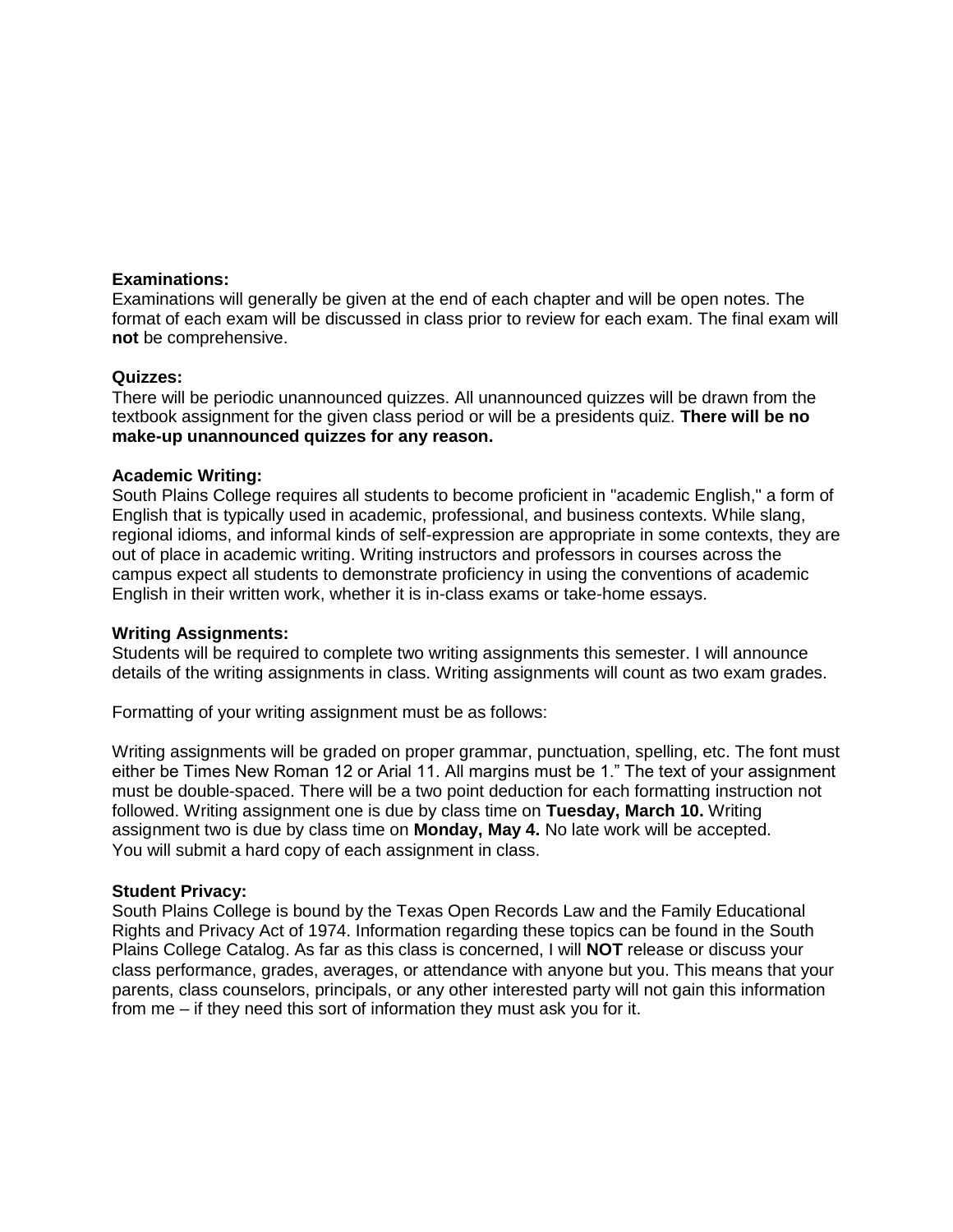# **Civility/Academic Dishonesty:**

Most students have a good sense of proper classroom behavior and seek to earn grades through their own efforts. Unfortunately, I occasionally encounter students who treat both myself and their peers disrespectfully, and who attempt to get through my courses through dubious means. Let me state my policy on these issues clearly:

# **A. Classroom Civility:**

1. I expect you to show up on time and to pay attention while you are here.

2. I expect you to treat your instructor and peers with respect–and you should expect, and will receive, the same from me.

**B. Academic Dishonesty:** I have zero tolerance for cheating and plagiarism, and will deal with these circumstances in accordance with the guidelines set forth in the South Plains College Policy & Procedures Manual, Section FF. **This will mean a failing grade on the exam/quiz/assignment in question at the minimum, and can entail failure of the course and/or expulsion from the college**.

Plagiarism is included, but not limited to, copying answers from another student's exam, submitting a paper written by someone other than you, writing an exam essay outside of class, and/or essays and writing assignments copied (in whole or in part) directly from a website, book, journal, etc.

## **Diversity Statement**

In this class, the teacher will establish and support an environment that values and nurtures individual and group differences and encourages engagement and interaction. Understanding and respecting multiple experiences and perspectives will serve to challenge and stimulate all of us to learn about others, about the larger world and about ourselves. By promoting diversity and intellectual exchange, we will not only mirror society as it is, but also model society as it should and can be.